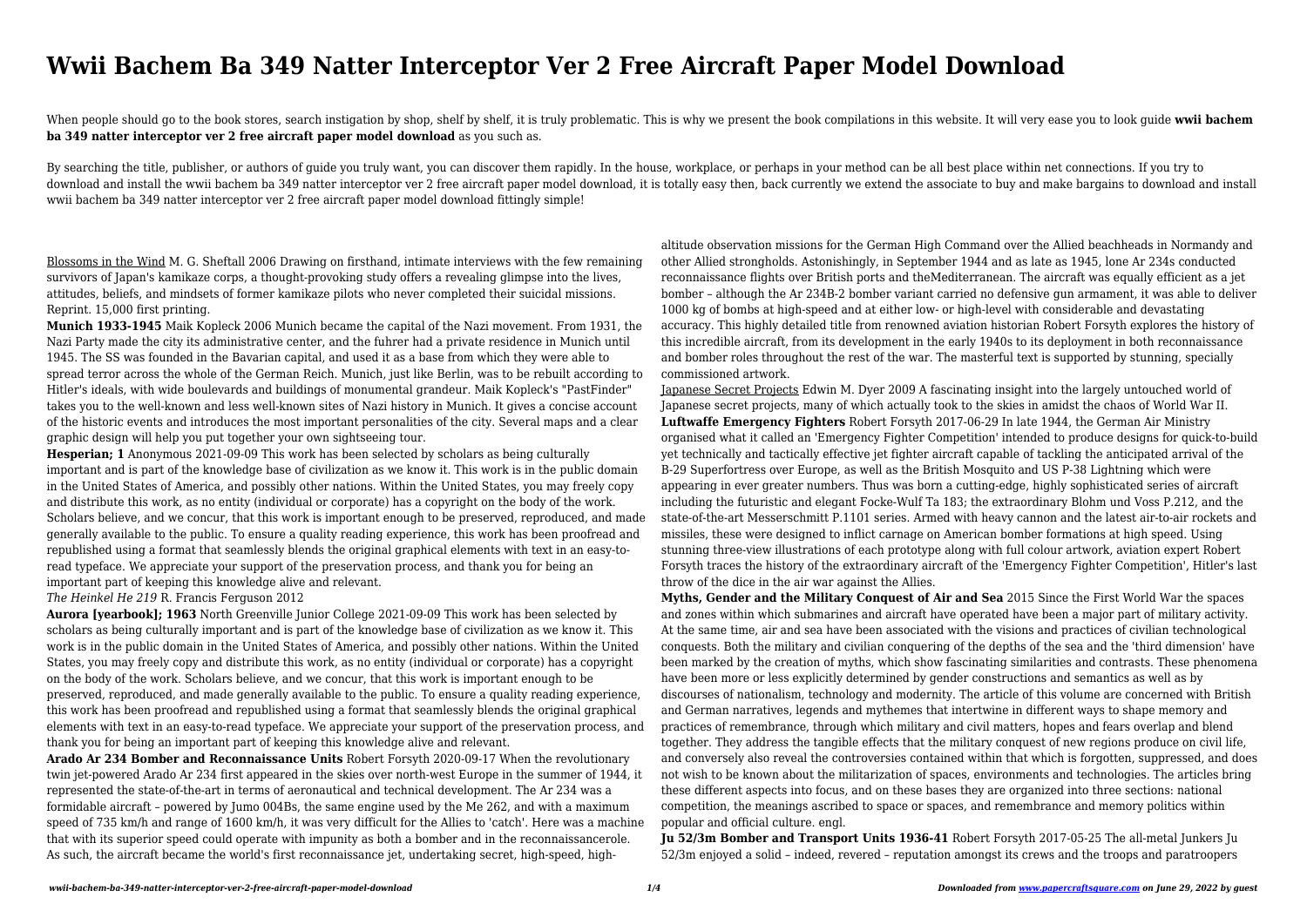who used and depended on it. For more than ten years, it saw service as a successful military transport, with its distinctive, three-engined design and corrugated metal construction becoming instantly recognisable. It was a mainstay in the Luftwaffe's inventory, first seeing service in the 1930s in bombing and transport operations in the Spanish Civil War, and subsequently during the German invasion of Poland. It then served on every front on which the Luftwaffe was deployed until May 1945. The Junkers served as a stalwart transport, confronting both freezing temperatures and ice, and heat and dust, lifting men, animals, food and supplies vital for German military operations. This, the first of two books on the Ju 52/3m, details its service as a bomber in Spain and in South America, followed by its pivotal role in early war operations during the invasions of Poland and France, the airborne invasion of Crete and the early stages of Operation Barbarossa.

**Suicide Squads** Richard O'Neill 1984 Depicts suicidal missions of the Japanese, British, German, and Italian armed forces using weapons, such as midget submarines, explosive boats, and manned torpedoes *Kamikaze* Steven J. Zaloga 2011-09-20 The destruction of much of the remainder of the Japanese fleet and its air arm in the later half of 1944 left the Japanese Home Islands vulnerable to attack by US naval and air forces. In desperation, the Imperial Japanese Navy proposed using "special attack" formations, or suicide attacks. These initially consisted of crude improvisations of conventional aircraft fitted with high-explosive bombs that could be crashed into US warships. Called "Divine Wind" (Kamikaze), the special attack formations first saw action in 1944, and became the scourge of the US fleet in the battles for Iwo Jima and Okinawa in 1945. In view of the success of these attacks, the Japanese armed forces began to develop an entire range of new special attack weapons. This book will begin by examining the initial kamikaze aircraft attacks, but the focus of the book will be on the dedicated special attack weapons developed in 1944. It also covers specialized suicide attack weapons such as anti-tank lunge mines.

American Raiders Wolfgang W. E. Samuel 2009-09-18 At the close of World War II, Allied forces faced frightening new German secret weapons--buzz bombs, V-2's, and the first jet fighters. When Hitler's war machine began to collapse, the race was on to snatch these secrets before the Soviet Red Army found them. The last battle of World War II, then, was not for military victory but for the technology of the Third Reich. In American Raiders: The Race to Capture the Luftwaffe's Secrets, Wolfgang W. E. Samuel assembles from official Air Force records and survivors' interviews the largely untold stories of the disarmament of the once mighty Luftwaffe and of Operation Lusty--the hunt for Nazi technologies. In April 1945 American armies were on the brink of winning their greatest military victory, yet America's technological backwardness was shocking when measured against that of the retreating enemy. Senior officers, including the Commanding General of the Army Air Forces Henry Harley "Hap" Arnold, knew all too well the seemingly overwhelming victory was less than it appeared. There was just too much luck involved in its outcome. Two intrepid American Army Air Forces colonels set out to regain America's technological edge. One, Harold E. Watson, went after the German jets; the other, Donald L. Putt, went after the Nazis' intellectual capital--their worldclass scientists. With the help of German and American pilots, Watson brought the jets to America; Putt persevered as well and succeeded in bringing the German scientists to the Army Air Forces' aircraft test and evaluation center at Wright Field. A young P-38 fighter pilot, Lloyd Wenzel, a Texan of German descent, then turned these enemy aliens into productive American citizens--men who built the rockets that took America to the moon, conquered the sound barrier, and laid the foundation for America's civil and military aviation of the future. American Raiders: The Race to Capture the Luftwaffe's Secrets details the contest won, a triumph that shaped America's victories in the Cold War.

**Dornier Do 335** Robert Forsyth 2018-10-18 The Dornier Do 335 was conceived as a high-speed, allweather fighter, and represented the pinnacle of piston-engined aircraft design. The Do 335 was a big aircraft, weighing just over 10,000kg when laden with fuel, equipment, and pilot, yet powered by two Daimler-Benz DB 603 engines, it was capable of reaching a maximum speed of 750km/h at 6400 meters, making it the fastest piston engine aircraft produced in Germany during World War II. Some forty aircraft were built between late 1943 and the end of the war, and it was intended to deploy the type as a day fighter, bomber, night fighter, bad weather interceptor, and reconnaissance aircraft, all of which were intended to incorporate the latest armament, bomb sights, communications, and radar equipment, as well as an ejector seat. Featuring archive photography and specially commissioned artwork, this is the full story of the aircraft that the Luftwaffe hoped would turn the tide of the war. **World War II US Gunships** William Wolf 2020-11-26 The XB-40 and XB-41 were secret, little-known experimental modifications of the B-17F and B-24D, respectively, into heavily-armed bomber gunships sometimes referred to as "bomber escorters". They were developed during early World War II in response to the lack of a USAAF long-range fighter aircraft able to escort and protect regular B-17 formations making the round trip from Britain deep into Germany. Using many formerly-classified documents from his large microfilm collection, William Wolf presents their previously-unpublished history. It describes in depth for the first time the politics and development and associated problems of both escorter types. Unfortunately, these "protecters" were found wanting in several ways - after the addition of guns and ammunition they became overweight and tail-heavy causing center of gravity problems and each encountered numerous delays in the development and delivery of their various armament additions and improvements, particularly the Bendix chin turret. In the end, the YB-40 participated in only 14 lackluster operational service test missions during mid-1943 before being withdrawn from service. The XB-41 Liberator never saw operational testing before also being cancelled for its poor performance. The failure of the gunship concept left a huge hole in the capabilities of the Eighth Air Force. Their failure, however, spurred the adoption of the Merlin-powered P-51 Mustang, the outstanding escort fighter that was key to Allied victory in the air war over Europe.

*Luftwaffe Mistel Composite Bomber Units* Robert Forsyth 2015-09-20 The striking appearance of Luftwaffe's Mistel Composite attack aircraft might seem ridiculous to modern eyes, but employed correctly, these original 'fire and forget' weapons were devastatingly effective, as Allied sources testify. This book draws on a wealth of first-hand reports and revealing contemporary photographs to tell the full, strange story of the Mistel units. They were the product of a remarkable mix of desperation and innovation, and were actually grounded in a pre-war, non-military practise – the mounting of one aircraft atop another was initially conceived to extend the ranges of passenger and mail-carrying aircraft. But as early as 1942, German planners saw the potential for use as a guided missile, and by the end of the war, the sight of a Ju-88 lashed to a BF 109 or FW 190 fighter bearing down on an Allied target was not as rare as one might expect. This is a comprehensive account of the Mistel units, from their design and development, through the first deployments at D-Day, to the last, desperate missions against key bridges on the Oder and the Neisse in the final weeks of the war.

Japanese Aircraft, 1910-1941 Robert C. Mikesh 1990 This popular and highly-acclaimed series includes an abundance of photos, accurate line drawings, fascinating evaluations of aircraft design, and complete histories of aircraft manufacturers.

Rocket Fighter William Green 1970-01-01

**The Truth about the Wunderwaffe** Igor Witkowski 2013-01 "Original Polish edition was published in 2002 by WIS-2 Publishing Company, Warsaw."

**Douglas D-558** Peter E. Davies 2019-10-31 The six Douglas D-558 research aircraft, built as two variants, were produced for a US Navy and NACA collaborative project to investigate flight in the high subsonic and supersonic regimes and to develop means of coping with the dangerous phenomena of compressibility and pitch-up which had caused many accidents to early jets. Wind tunnels could not provide the necessary data so pilots had to risk their safety in experimental aircraft which, for their time, achieved phenomenal performance. Both series of D-558 were well-designed, strong and efficient aircraft which enabled test pilots to tackle the unknown in comparative safety. Though delayed by their innovative but troublesome power-plants, and limited by the cost of their air-launched sorties, they went well beyond their original Mach 1 speed objective and continued to generate information that provided design solutions for a whole generation of supersonic combat aircraft. Although the final stage of the D-55 programme, the USN's 'militarized' D-558-3, never happened, the Navy was able to apply the lessons of the programme to its much more practical combat types such as the F8U Crusader and F3H Demon. Supported by full-colour artwork including three-view plates of the two D-558 models and a technical view of the D-2 cockpit, this authoritative text offers a comprehensive guide to the record-breaking Navy research craft. Luftwaffe Secret Projects Dieter Herwig 2003 Presents technical descriptions and histories of aircraft types used for gound attacks and special purposes by the Luftwaffe during World War II.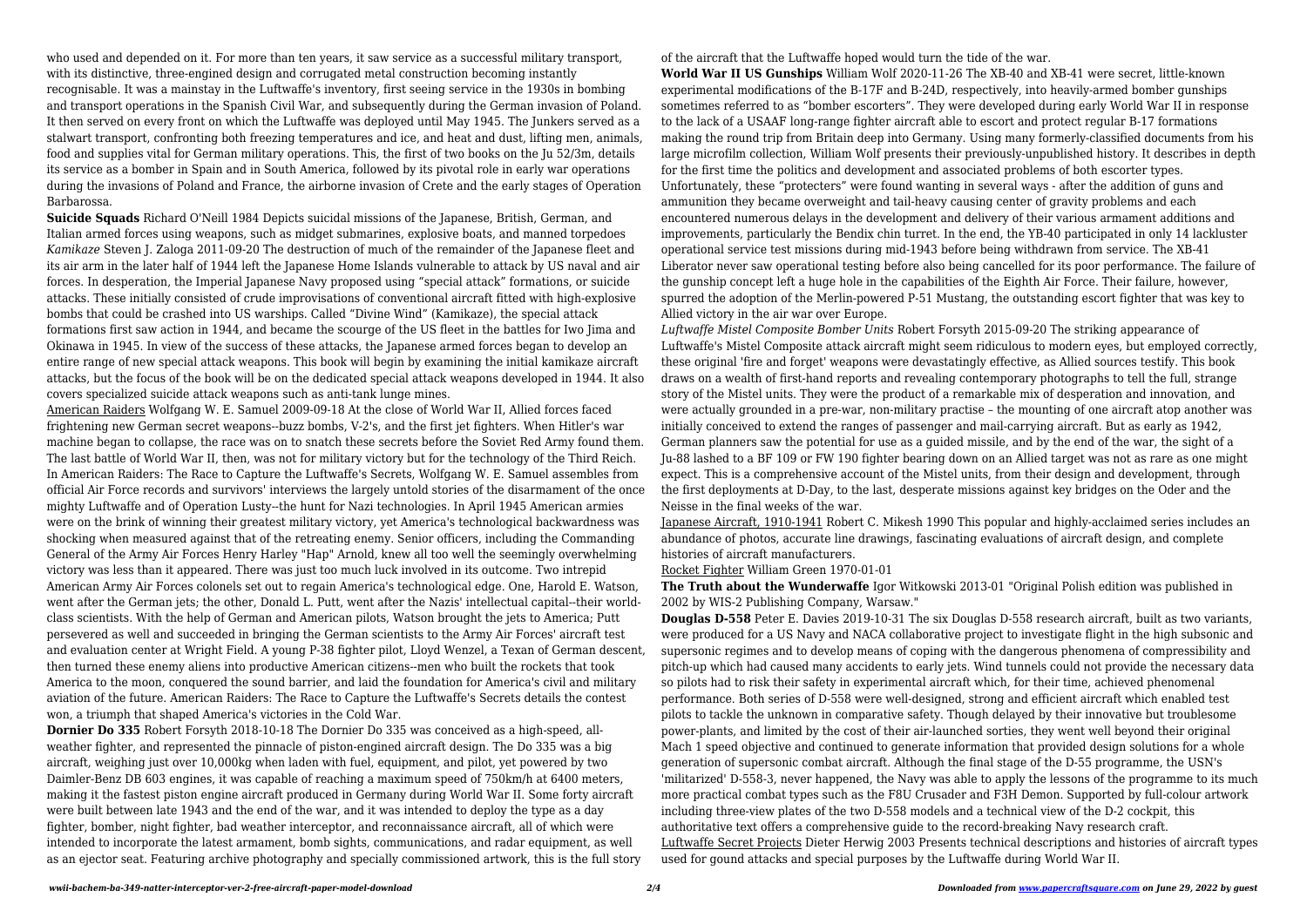Jagdgeschwader 301/302 "Wilde Sau" Willi Reschke 2004-08-24 Jagdgeschwader 301 and 302 were established in 1943. Their mission was to intercept enemy bombers at night flying fast single-engined fighters. But they also had to engage Allied bombers by day. The pilots of these new fighter wings were a mix of former bomber pilots and trained fighter pilots - a unique composition for the Luftwaffe. Night missions required good instrument training, like that given to bomber pilots. The fighter pilots were more familiar with the available aircraft and combat tactics. A former fighter pilot himself, Willi Reschke describes the difficulties of crossing over from day to night fighting and vice-versa. He describes the difficult missions flown by JG 301/JG 302 and the fates of their pilots, providing the first chronicle of the "Wilde Sau" Geschwader.

*Jet Prototypes of World War II* Tony Buttler 2019-09-17 From the Heinkel He 178 to the Caproni Camini N.1, this is the authoritative illustrated guide to the revolutionary aircraft that led to start of the military jet age. While World War II raged, pioneering aircraft and engine designers were busy developing the world's first practical jet-powered research aircraft to test and prove the new technology. This book examines the aircraft that paved the way for Germany's Me 262 and Britain's Meteor - the world's first jet fighters. Throughout the war, Germany, Italy, and Britain engaged in top-secret jet programs as they raced to develop the airpower of the future. Various experimental aircraft were trialed in order to achieve the goal of producing an effective engine and fighter that could harness the potential of the jet power. These included the German Heinkel He 178 research aircraft and Heinkel He 280 jet fighter prototype, the famed British E.28/39 research aircraft built by Gloster Aircraft as well as the stillborn E.5/42 fighter and E.1/44 Ace fighter prototype, and finally the remarkable Italian Caproni-Campini N.1/CC 2 research aircraft. Illustrated throughout with full-color artwork and rare photographs, this fascinating study examines the fore-runners to the military jet age.

V-Missiles of the Third Reich, the V-1 and V-2 Dieter Hölsken 1994 A comprehensive study of the V-missiles designed and developed by Germany during World War II.

**Bachem Ba 349 Natter** Robert Forsyth 2018-06-28 The Bachem Ba 349 Natter was a secretive, vertical take-off, single-seat rocket interceptor intended to offer high-speed defence of key targets. This radical aircraft offered Luftwaffe an inexpensive means with which to intercept and attack Allied heavy bombers using a vertically-launched, semi-expendable machine built of wood and armed with a nose-mounted 'honeycomb' battery of spin-stabilised air-to-air rockets as well as cannon armament. Launched vertically at 36,000ft per minute, the pilot was expected to fly within range of the enemy bombers, fire his rockets at them, ram another bomber, eject and parachute to the ground. Illustrated with contemporary photographs and stunning commissioned artwork, this study examines this inventive yet ultimately unsuccessful attempt by the Luftwaffe to defend against the tide of Allied aircraft that was bombing German cities into the ground.

UH-1 Huey Gunship vs NVA/VC Forces Peter E. Davies 2021-08-19 Often described as the US Army's aerial jeep the UH-1 Iroquois ('Huey') was the general-purpose vehicle that provided mobility in a hostile jungle environment which made rapid troop movement extremely challenging by any other means. Hueys airlifted troops, evacuated casualties, rescued downed pilots, transported cargo externally and enabled rapid transit of commanders in the field. Although 'vertical aviation' had only become a practical reality during the Korean War helicopters evolved rapidly in the decade before Vietnam and by 1965 the US Army and US Marines relied on them as primary combat tools. This was principally because North Vietnam's armed forces had long experience of jungle operations, camouflage and evasion. Generally avoiding set-piece pitched battles they relied on rapid, frequent strikes and withdrew using routes that were generally inaccessible to US vehicles. They commonly relied on darkness and bad weather to make their moves, often rendering them immune to conventional air attack. Gunship helicopters, sometimes equipped with Firefly searchlights and early night vision light intensifiers, were more able to track and attack the enemy. Innovative tactics were required for this unfamiliar combat scenario and for a US Army that was more prepared for conventional operations in a European-type setting. One of the most valuable new initiatives was the UH-1C 'Huey Hog' or 'Frog' gunship, conceived in 1960 and offering more power and agility than the UH-1B that pioneered gunship use in combat. Heavily armed with guns and rockets and easily transportable by air these helicopters became available in large numbers and they became a major problem

for the insurgent forces throughout the war. Covering fascinating details of the innovations in tactics and combat introduced by gunship helicopters, this book offers an analysis of their adaptability and usefulness in a variety of operations, while exploring the insurgent forces' responses to the advent of 'vertical aviation'.

**Modelling the Messerschmitt Bf 109B/C/D/E** Brett Green 2012-02-20 The Messerschmitt Bf 109 was the most prominent German fighter type of World War II – over 35,000 were built and it served in many different variants and roles throughout the course of the war. It was the true workhorse of the German Luftwaffe throughout the war and continued in front-line service with some European countries for many years afterwards. This title details the early and pre-war variants, including the Bf 109s that flew in the Spanish Civil War, Poland, France and the Battle of Britain, in a series of increasingly complex construction projects. It also details the numerous kits available of this famous fighter. **Project Natter** Brett Gooden 2005-12-31 In 1944, in response to the bombing of German cities and factories by the Allies, an inventor named Erich Bachem developed 'Projekt Natter' ('Viper'), an extraordinary, highly-secret, vertical take-off, semi-expendable, single-seat rocket-fighter armed with a nose-mounted 'honeycomb' of 73-mm or 55-mm spin-stabilized air-to-air rockets as well as 30-mm cannon. The Natter was intended to offer high-speed defense of key targets. Once blasted into the air from its vertical launch tower, the pilot of the Natter was to climb towards an enemy formation using an internal rocket, target an enemy bomber and fire his battery of rockets. He would then use the remaining kinetic energy to climb higher than the bombers in order to mount a ramming attack. Just before impact, the pilot was to trigger a mechanism that would activate an ejection seat and separate the rocket unit, which would return to earth by means of an automatically deployed parachute for reuse. Relatively little has been published on the Natter and this book will provide a detailed and definitive account of this unusual but fascinating aircraft. This will be required reading for all those interested in the history of the Luftwaffe during World War II, particularly for those fascinated by the radical and revolutionary projects which German aircraft designers contrived toward the end of the Nazi regime. *America's Secret MiG Squadron* Gaillard R. Peck, Jr 2012-07-20 America's Secret MiG Squadrons is the story of a group of incredibly brave military pioneers who put their lives on the line to establish a training program that would prepare the US Air Force for a potential Cold War battle with Soviet aircraft. As a F-4 Phantom II pilot in Vietnam, Col. Peck had been shocked by the technological abilities of Soviet-built aircraft, and at the poor level of training available to US pilots to aid them in their battles with Soviet MiGs in the skies over Vietnam. Working with the support of Gen Hoyt S. Vandenberg, Jr., and under conditions of extreme secrecy, the CONSTANT PEG program was launched with Peck as the original Red Eagle. This is the fascinating history of the men who trained to fly and maintain covertly obtained MiGs, for the first time providing an insider's perspective, personal anecdotes, and photographs, revealing how Peck battled bureaucracy and scepticism to ultimately establish the premier fighter pilot training center – the real Top Gun.

*Basic Helicopter Aerodynamics* John M. Seddon 2011-06-09 Basic Helicopter Aerodynamics is widely appreciated as an easily accessible, rounded introduction to the first principles of the aerodynamics of helicopter flight. Simon Newman has brought this third edition completely up to date with a full new set of illustrations and imagery. An accompanying website www.wiley.com/go/seddon contains all the calculation files used in the book, problems, solutions, PPT slides and supporting MATLAB® code. Simon Newman addresses the unique considerations applicable to rotor UAVs and MAVs, and coverage of blade dynamics is expanded to include both flapping, lagging and ground resonance. New material is included on blade tip design, flow characteristics surrounding the rotor in forward flight, tail rotors, brown-out, blade sailing and shipborne operations. Concentrating on the well-known Sikorsky configuration of single main rotor with tail rotor, early chapters deal with the aerodynamics of the rotor in hover, vertical flight, forward flight and climb. Analysis of these motions is developed to the stage of obtaining the principal results for thrust, power and associated quantities. Later chapters turn to the characteristics of the overall helicopter, its performance, stability and control, and the important field of aerodynamic research is discussed, with some reference also to aerodynamic design practice. This introductory level treatment to the aerodynamics of helicopter flight will appeal to aircraft design engineers and undergraduate and graduate students in